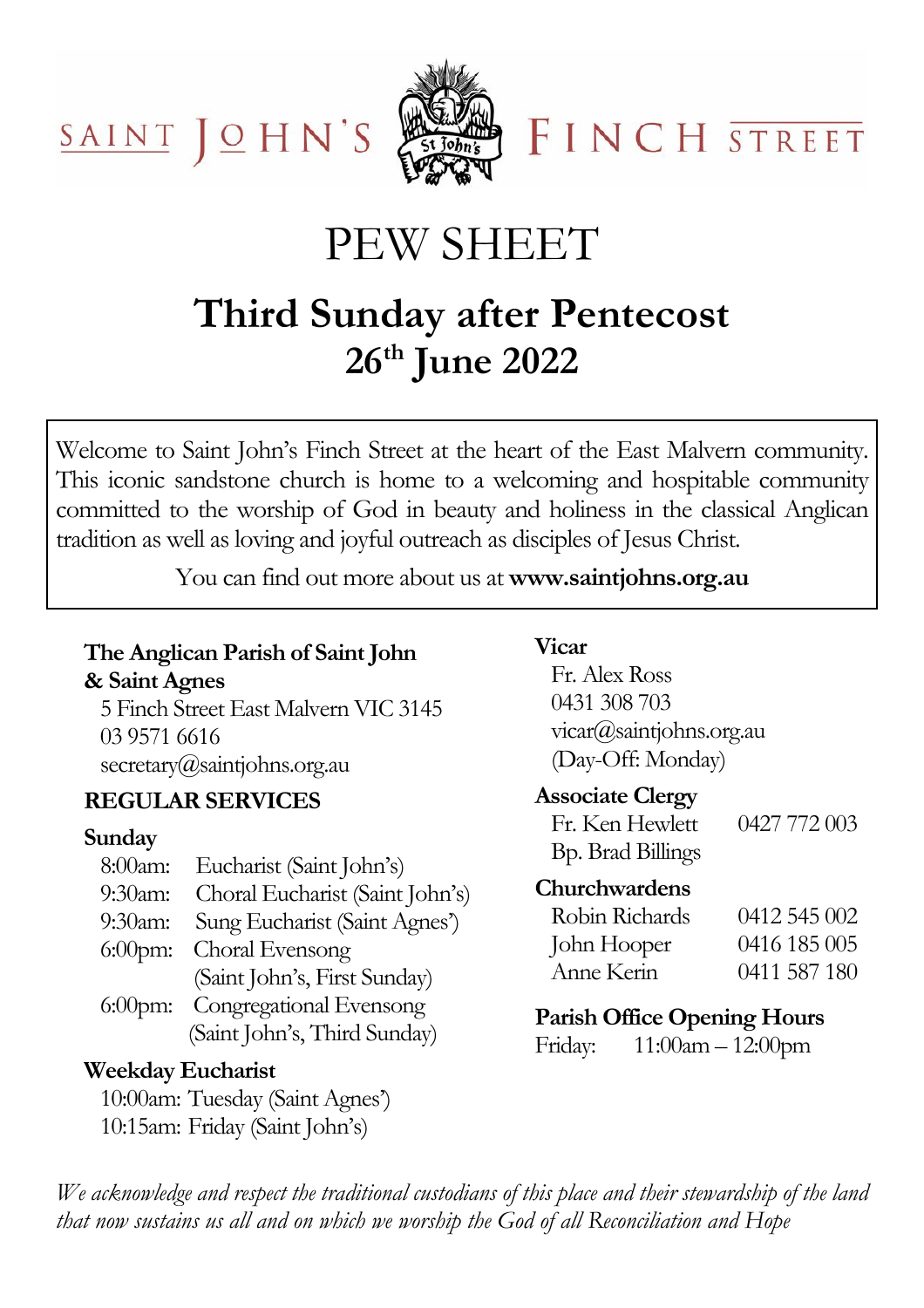## GATHERING IN GOD'S NAME

Text marked with **Ⅰ** *is sung at 9:30am.* The Mass Setting sung by the choir this morning is *by Herbert Sumison in F major. Please stand when the bells are rung.* 

*The Ministers and Choir enter as the Opening Hymn is sung.*

#### **OPENING HYMN**

**1. He who would valiant be 'Gainst all disaster, Let him in constancy Follow the Master. There's no discouragement Shall make him once relent His first avowed intent To be a pilgrim.** 

**2. Who so beset him round With dismal stories, Do but themselves confound - His strength the more is. No foes shall stay his might, Though he with giants fight: He will make good his right To be a pilgrim.** 

**3. Since, Lord, thou dost defend Us with thy Spirit We know we at the end Shall life inhereit. Then fancies flee away! I'll fear not what men say, I'll labour night and day To be a pilgrim.**

> *John Bunyan 1628-88 and Percy Dearmer 1867-1936 TIS 562/NEH 372*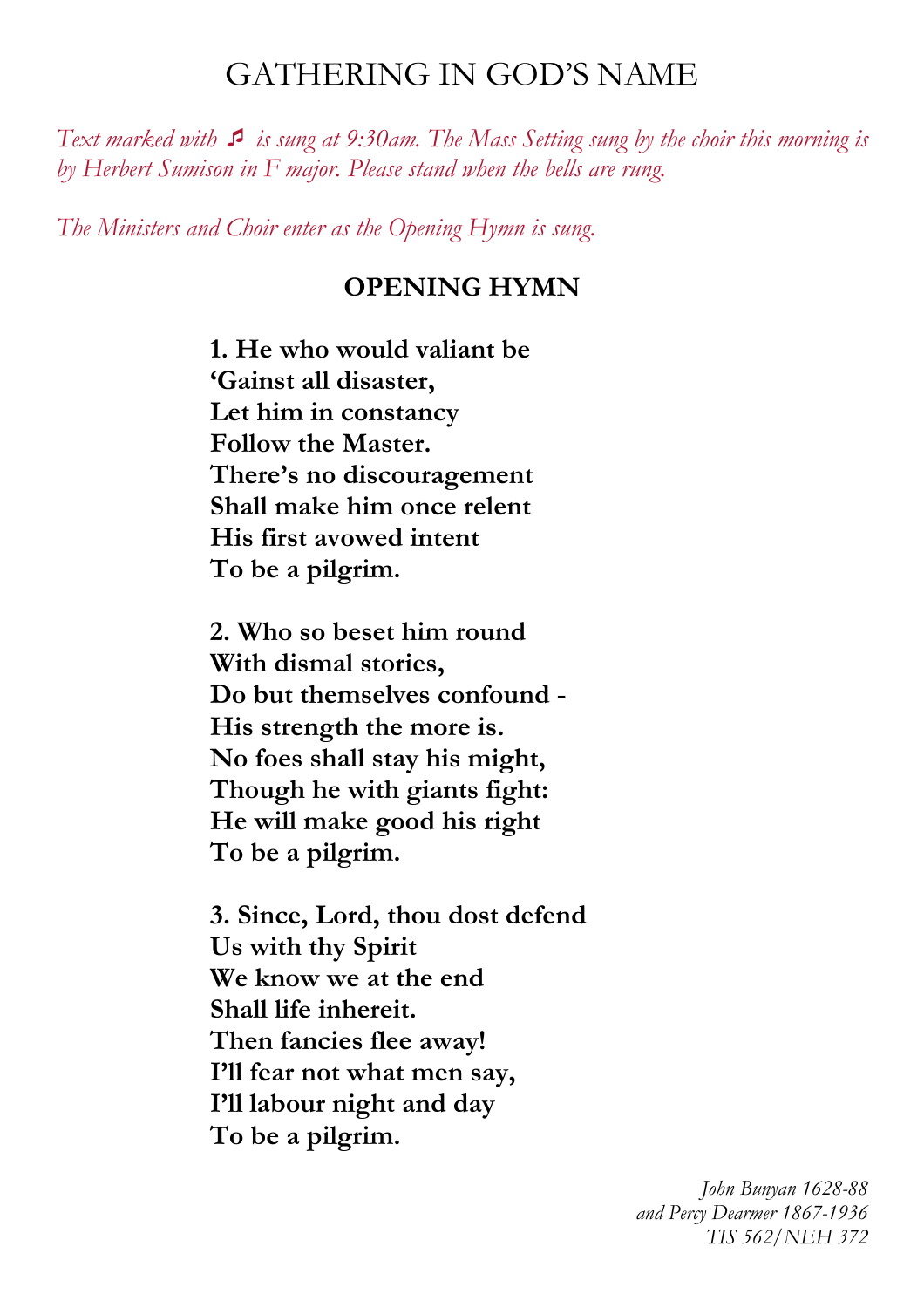X In the name of the Father, and of the Son, and of the Holy Spirit. **Amen.**

The Lord be with you. **And also with you.**

Let us pray.

**Almighty God, to whom all hearts are open, all desires known, and from whom no secrets are hidden: cleanse the thoughts of our hearts by the inspiration of your Holy Spirit, that we may perfectly love you, and worthily magnify your holy name, through Christ our Lord. Amen.**

'Hear, O Israel, the Lord our God, the Lord is one; you shall love the Lord your God with all your heart, and with all your soul, and with all your mind and with all your strength.' Jesus said 'This is the great and first commandment. And the second is like it: you shall love your neighbour as yourself.'

Let us confess our sins in penitence and faith, confident in God's forgiveness.

**Merciful God, our maker and our judge, we have sinned against you in thought, word, and deed, and in what we have failed to do: we have not loved you with our whole heart; we have not loved our neighbours as ourselves; we repent, and are sorry for all our sins. Father, forgive us. Strengthen us to love and obey you in newness of life; through Jesus Christ our Lord. Amen.**

| $\blacktriangleright$ Lord, have mercy. | Lord, have mercy.   |
|-----------------------------------------|---------------------|
| Christ, have mercy.                     | Christ, have mercy. |
| Lord, have mercy.                       | Lord, have mercy.   |

Almighty God, who has promised forgiveness to all who turn to him in faith:  $\mathbb{F}$ pardon you and set you free from all your sins, strengthen you in all goodness and keep you in eternal life, through Jesus Christ our Lord. **Amen.**

## **THE GLORIA**

¯**Glory to God in the highest, and peace to God's people on earth. Lord God, heavenly King,**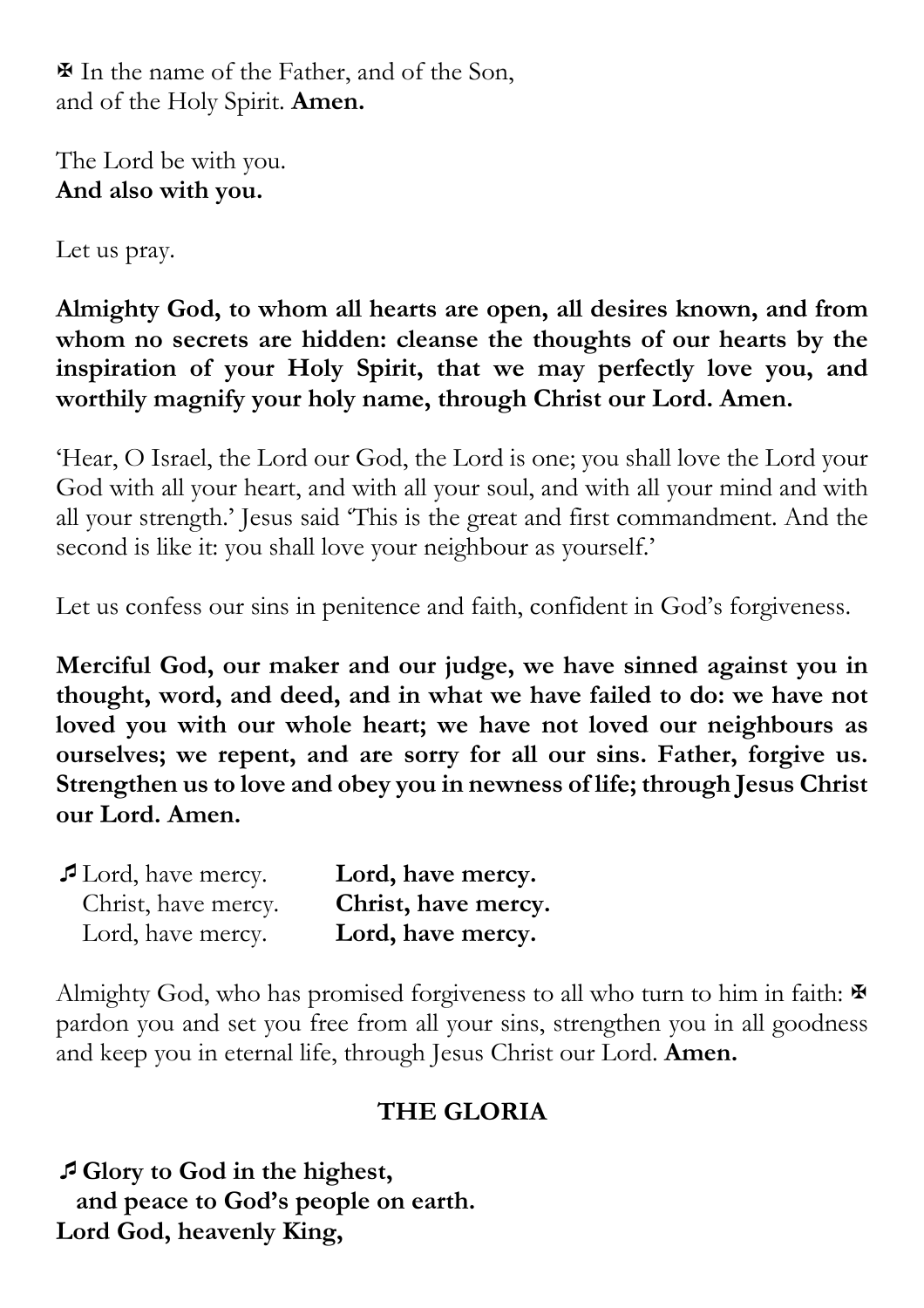**almighty God and Father, we worship you, we give you thanks, we praise you for your glory. Lord Jesus Christ, only Son of the Father, Lord God, Lamb of God, you take away the sin of the world: have mercy on us; you are seated at the right hand of the Father: receive our prayer. For you alone are the Holy One, you alone are the Lord, you alone are the Most High Jesus Christ, with the Holy Spirit, in the** X **glory of God the Father. Amen.**

#### **THE COLLECT**

O God, who for our redemption gave your only-begotten Son to suffer death upon a cross, and by his glorious resurrection delivered us from the power of the enemy: grant us so to die daily to sin that we may evermore live with him in the joy of his resurrection; through the same Jesus Christ our Lord. **Amen.**

*Please sit. Before the Liturgy of the Word all children and their parents are invited to come forward to receive a prayer and blessing before proceeding to the Belltower for children's activities.*

## LITURGY OF THE WORD

#### **FIRST READING**

A reading from the Second Book of Kings [2.1-2, 6-14]

Now when the Lord was about to take Elijah up to heaven by a whirlwind, Elijah and Elisha were on their way from Gilgal. Elijah said to Elisha, 'Stay here; for the Lord has sent me as far as Bethel.' But Elisha said, 'As the Lord lives, and as you yourself live, I will not leave you.' So they went down to Bethel.

Then Elijah said to him, 'Stay here; for the Lord has sent me to the Jordan.' But he said, 'As the Lord lives, and as you yourself live, I will not leave you.' So the two of them went on. Fifty men of the company of prophets also went, and stood at some distance from them, as they both were standing by the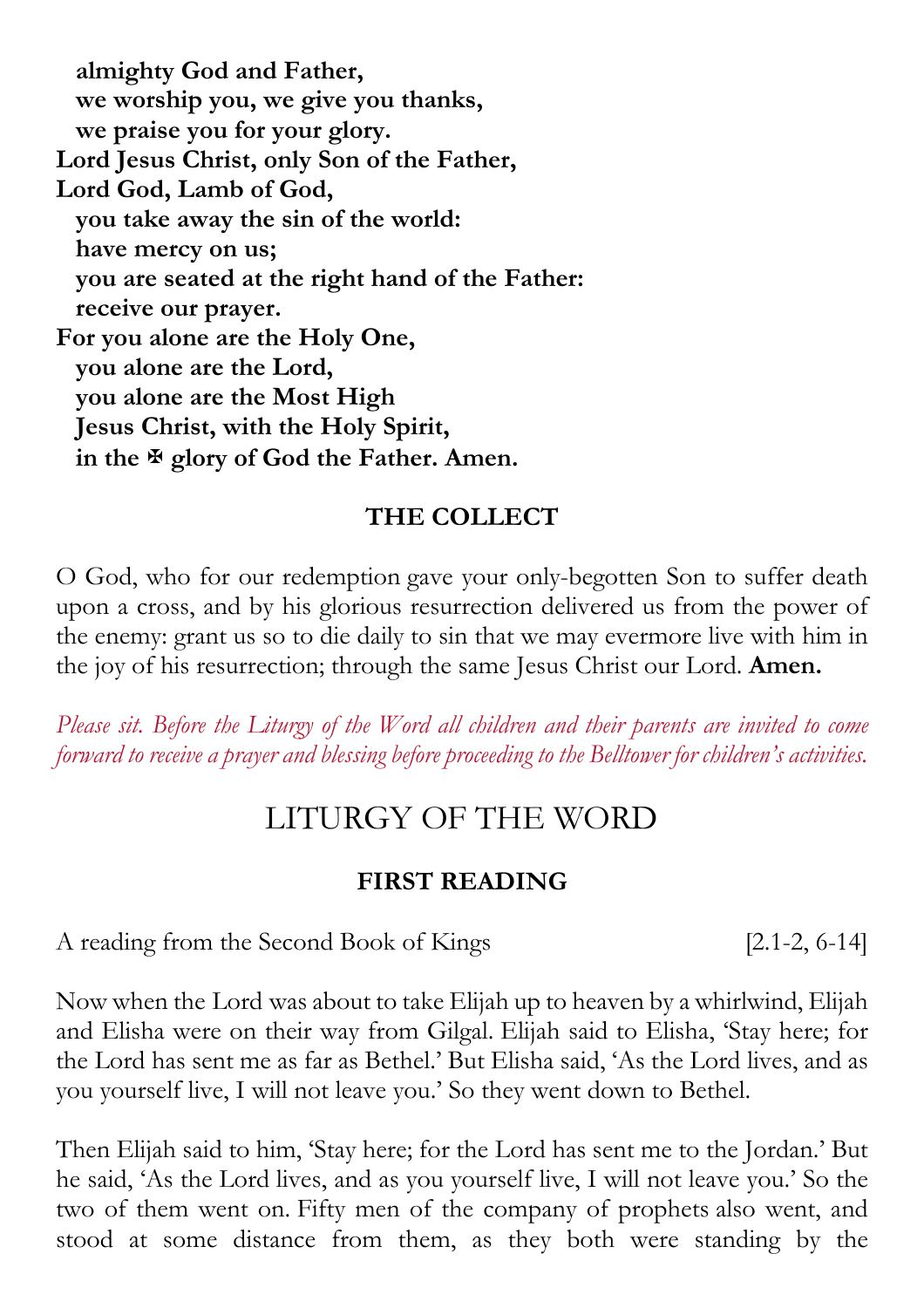Jordan. Then Elijah took his mantle and rolled it up, and struck the water; the water was parted to the one side and to the other, until the two of them crossed on dry ground.

When they had crossed, Elijah said to Elisha, 'Tell me what I may do for you, before I am taken from you.' Elisha said, 'Please let me inherit a double share of your spirit.' He responded, 'You have asked a hard thing; yet, if you see me as I am being taken from you, it will be granted you; if not, it will not.' As they continued walking and talking, a chariot of fire and horses of fire separated the two of them, and Elijah ascended in a whirlwind into heaven. Elisha kept watching and crying out, 'Father, father! The chariots of Israel and its horsemen!' But when he could no longer see him, he grasped his own clothes and tore them in two pieces.

He picked up the mantle of Elijah that had fallen from him, and went back and stood on the bank of the Jordan. He took the mantle of Elijah that had fallen from him, and struck the water, saying, 'Where is the Lord, the God of Elijah?' When he had struck the water, the water was parted to the one side and to the other, and Elisha went over.

For the word of the Lord. **Thanks be to God.**

#### **PSALM**

[77:1-2, 11-20]

I call to my God, I cry out toward him: I call to my God, and surely he will answer. **In the day of my distress I seek the Lord, I stretch out my hands to him by night: my soul is poured out without ceasing, it refuses all comfort.** I will declare the mighty acts of the Lord: I will call to mind your wonders of old. **I will think on all that you have done: and meditate upon your works.** Your way, O God, is holy: who is so great a god as our God? **You are the God that works wonders: you made known your power among the nations;**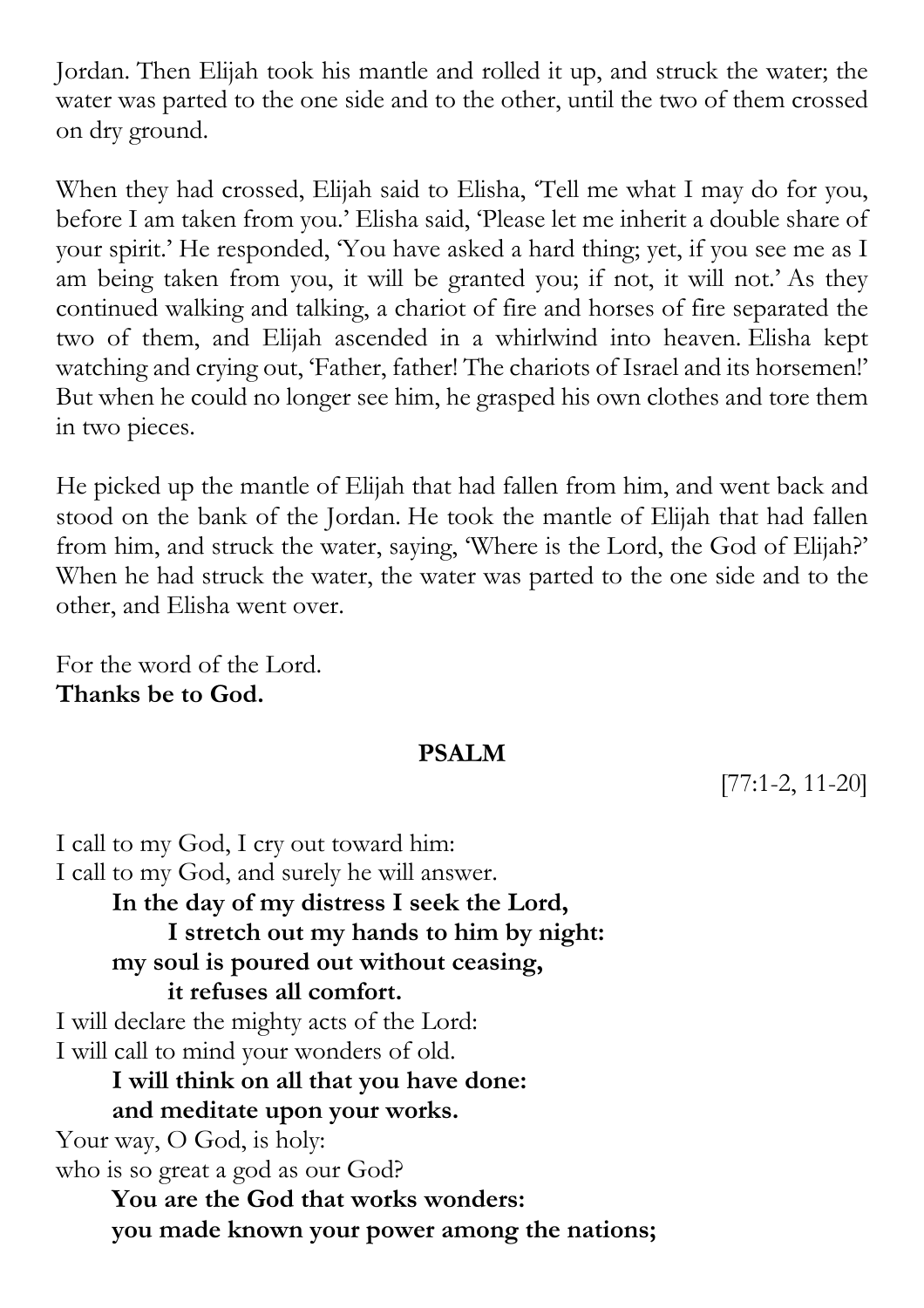By your mighty arm you redeemed your people: the children of Jacob and Joseph.

**The waters saw you, O God, the waters saw you and were afraid: the depths also were troubled.** The clouds poured out water, the heavens spoke: and your arrows darted forth. **The voice of your thunder was heard in the whirlwind: your lightnings lit the world, the earth shuddered and quaked.** Your way was in the sea, your path in the great waters: and your footsteps were not seen. **You led your people like sheep: by the hand of Moses and Aaron. Glory be to the Father and to the Son: and to the Holy Spirit.**

**As it was in the beginning, is now and ever shall be: world without end. Amen.** 

## **SECOND READING**

A reading from Paul's letter to the Galatians. [5:1, 13-25]

For freedom Christ has set us free. Stand firm, therefore, and do not submit again to a yoke of slavery.

For you were called to freedom, brothers and sisters; only do not use your freedom as an opportunity for self-indulgence, but through love become slaves to one another. For the whole law is summed up in a single commandment, 'You shall love your neighbour as yourself.' If, however, you bite and devour one another, take care that you are not consumed by one another.

Live by the Spirit, I say, and do not gratify the desires of the flesh. For what the flesh desires is opposed to the Spirit, and what the Spirit desires is opposed to the flesh; for these are opposed to each other, to prevent you from doing what you want. But if you are led by the Spirit, you are not subject to the law. Now the works of the flesh are obvious: fornication, impurity, licentiousness, idolatry, sorcery, enmities, strife, jealousy, anger, quarrels, dissensions, factions, envy, drunkenness, carousing, and things like these. I am warning you,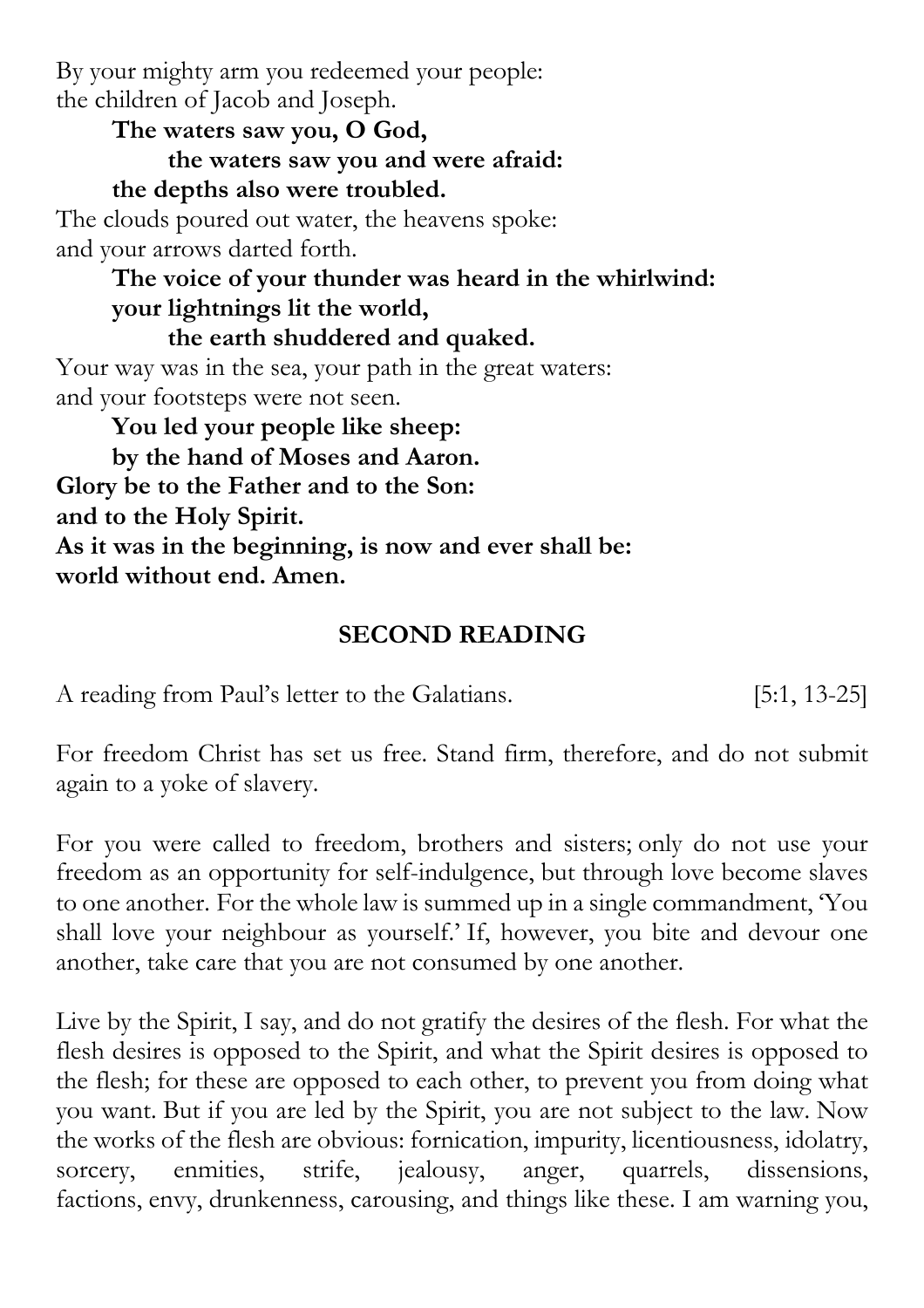as I warned you before: those who do such things will not inherit the kingdom of God.

By contrast, the fruit of the Spirit is love, joy, peace, patience, kindness, generosity, faithfulness, gentleness, and self-control. There is no law against such things. And those who belong to Christ Jesus have crucified the flesh with its passions and desires. If we live by the Spirit, let us also be guided by the Spirit.

For the word of the Lord. **Thanks be to God.**

*Please stand.*

#### **GOSPEL**

Alleluia, **alleluia,** Jesus said: 'Those who find their life will lose it, and those who lose their life for my sake will find it.' **Alleluia.**

The Lord be with you. **And also with you.**

A reading from the Holy Gospel according to Luke. [9.51-62] **Glory to you, Lord Jesus Christ.**

When the days drew near for him to be taken up, he set his face to go to Jerusalem. And he sent messengers ahead of him. On their way they entered a village of the Samaritans to make ready for him; but they did not receive him, because his face was set towards Jerusalem. When his disciples James and John saw it, they said, 'Lord, do you want us to command fire to come down from heaven and consume them?' But he turned and rebuked them. Then they went on to another village.

As they were going along the road, someone said to him, 'I will follow you wherever you go.' And Jesus said to him, 'Foxes have holes, and birds of the air have nests; but the Son of Man has nowhere to lay his head.' To another he said, 'Follow me.' But he said, 'Lord, first let me go and bury my father.' But Jesus said to him, 'Let the dead bury their own dead; but as for you, go and proclaim the kingdom of God.' Another said, 'I will follow you, Lord; but let me first say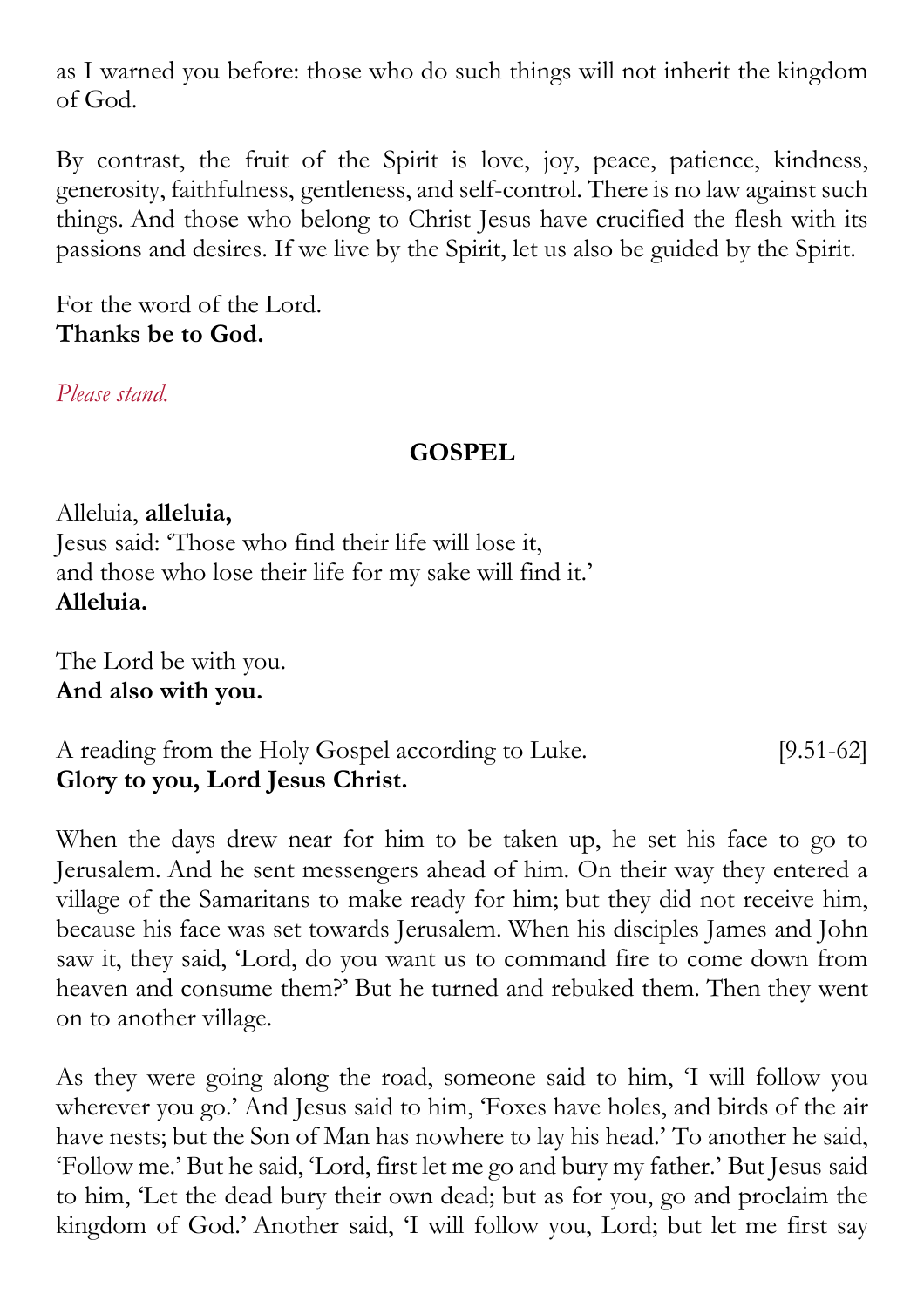farewell to those at my home.' Jesus said to him, 'No one who puts a hand to the plough and looks back is fit for the kingdom of God.'

For the gospel of the Lord. **Praise to you, Lord Jesus Christ.**

## **THE SERMON**

*The Sermon is followed by a period of reflection as the organist plays 'Andante' by G Merkel*

## **THE PRESENTATION OF CANDIDATES FOR BAPTISM**

*The priest calls forward those to be baptised, with their parents and godparents*

We welcome Oliver and Eloise who come to be baptised. I invite their parents and godparents to present them now.

## **We present Oliver Brian Alastair Birtles to be baptised.**

## **We present Eloise Elaine Officer to be baptised.**

## *The priest says to the parents and godparents*

Will you accept the responsibilities placed upon you in bringing this child for baptism?

## **I will.**

Are you willing to answer on behalf of this child?

## **I am.**

By your own prayers and example, by your friendship and love, will you encourage Oliver and Eloise in the life and faith of the Christian community?

## **I will, with God's help.**

Before God and this congregation, you must affirm that you turn to Christ and reject all that is evil: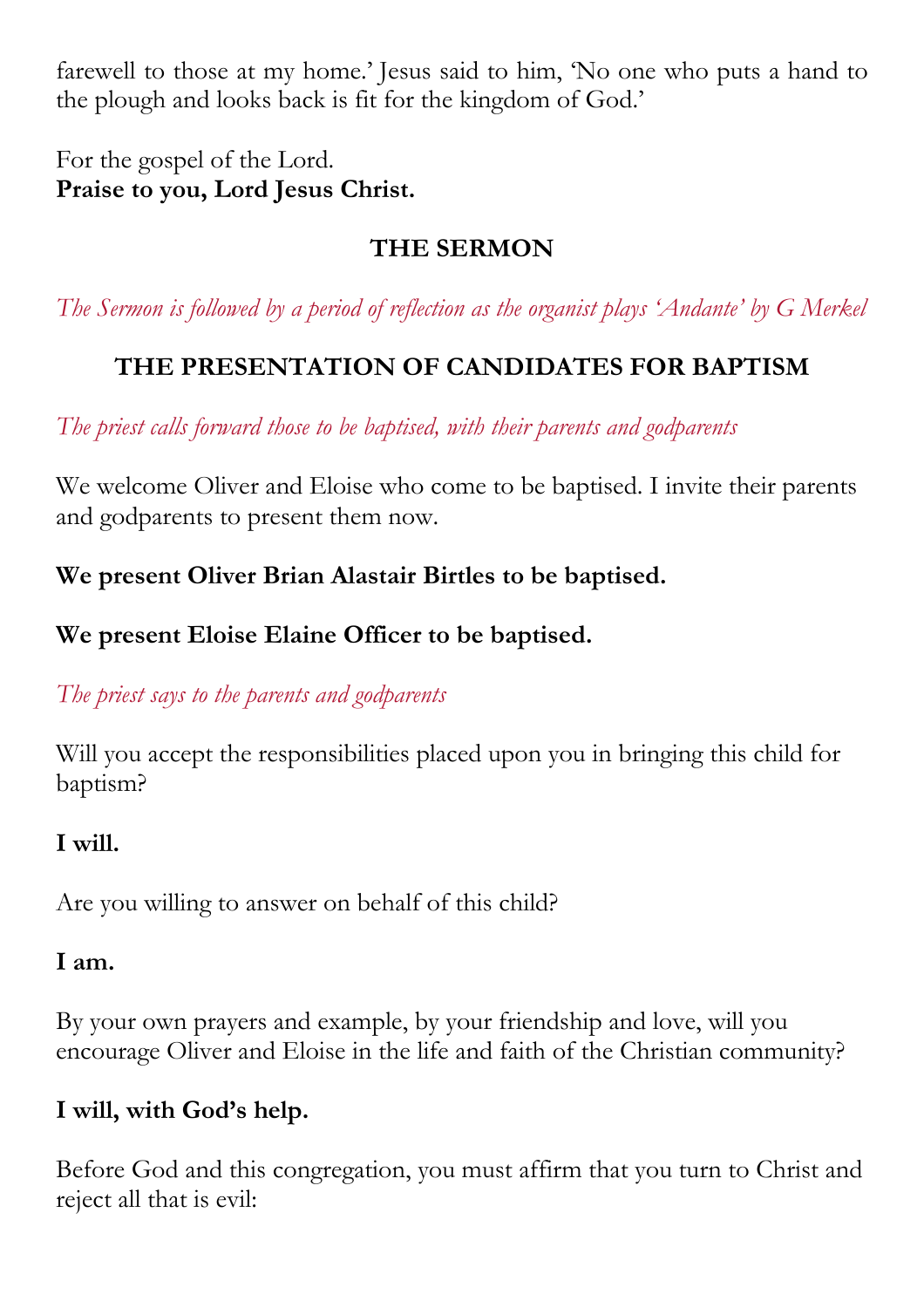Do you turn to Christ?

## **I turn to Christ.**

Do you repent of your sins?

## **I repent of my sins.**

Do you reject selfish living, and all that is false and unjust?

## **I reject them all.**

Do you renounce Satan and all evil?

## **I renounce all that is evil.**

Almighty God deliver  $\mathbb F$  you from the powers of darkness, and lead you in the light of Christ to his everlasting kingdom. Amen.

Will you each, by God's grace, strive to live as a disciple of Christ, loving God with your whole heart, and your neighbour as yourself, until your life's end?

## **I will, with God's help.**

## *The priest says to the congregation*

You have heard these our brothers and sisters respond to Christ. Will you support them in this calling?

## **We will.**

## *The priest prays these prayers*

Grant, merciful God, that these children may be so buried with Christ in baptism that the new nature may be raised up in them. May the fruit of your Spirit grow and flourish in them. **Amen.**

Give to their parents and godparents the desire to share with them what you have revealed in your holy gospel. **Amen.**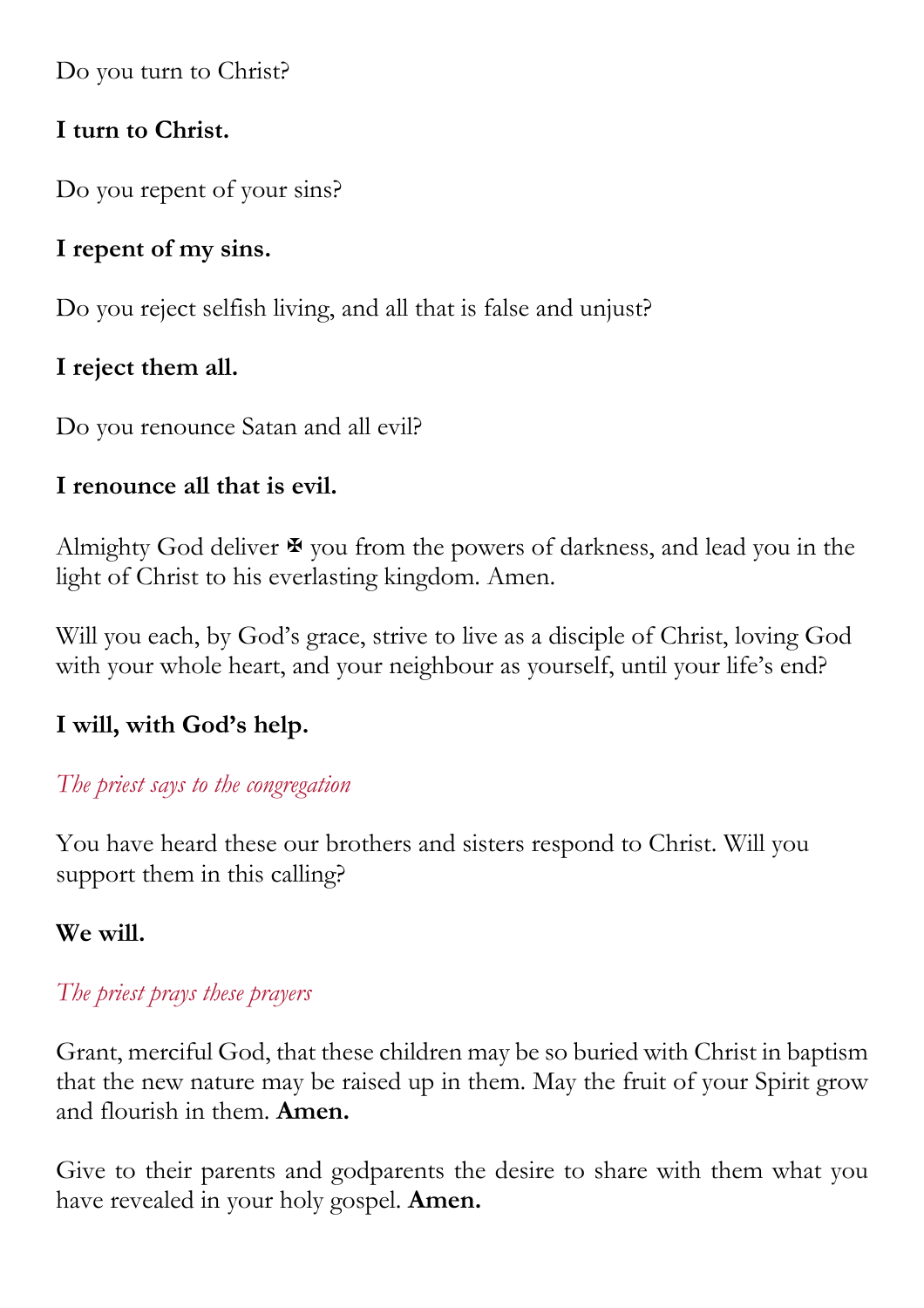May they know Christ's forgiving love and continue in the fellowship and service of his Church. May they proclaim, by word and example, the good news of God in Christ. **Amen.**

We thank you for the ministry we have in your world and to each other in the household of faith. Hasten that day when the whole creation shall be made perfect in Christ. **Amen.**

*The organ plays while the baptismal party, as well as any other members of the congregation who might wish, gather around the font. All stand and turn to face them*

## **THE BAPTISM**

*At the place where the water for baptism is, the priest begins the thanksgiving.*

#### **The Lord be with you.**

And also with you.

#### **Let us give thanks to the Lord our God.**

It is right to give our thanks and praise.

We give you thanks that at the beginning of creation your Holy Spirit moved upon the waters to bring forth light and life. With water you cleanse and replenish the earth; you nourish and sustain all living things. Through the waters of the Red Sea you led your people out of slavery into freedom, and brought them through the river Jordan to new life in the land of promise.

We give you thanks for your Son Jesus Christ: for his baptism by John, for his anointing with the Holy Spirit. Through the deep waters of death Jesus delivered us from our sins and was raised to new life in triumph. We give you thanks for the grace of the Holy Spirit who forms us in the likeness of Christ and leads us to proclaim your kingdom. And now we give you thanks that you have called Oliver and Eloise to new birth in your Church through the waters of baptism.

Pour out your Holy Spirit in blessing and sanctify this  $\mathbf{\Psi}$  water so that those who are baptised in it may be made one with Christ in his death and resurrection. May they die to sin, rise to newness of life, and continue forever in Jesus Christ our Lord, through whom we give you praise and honour in the unity of the Spirit, now and for ever. Amen.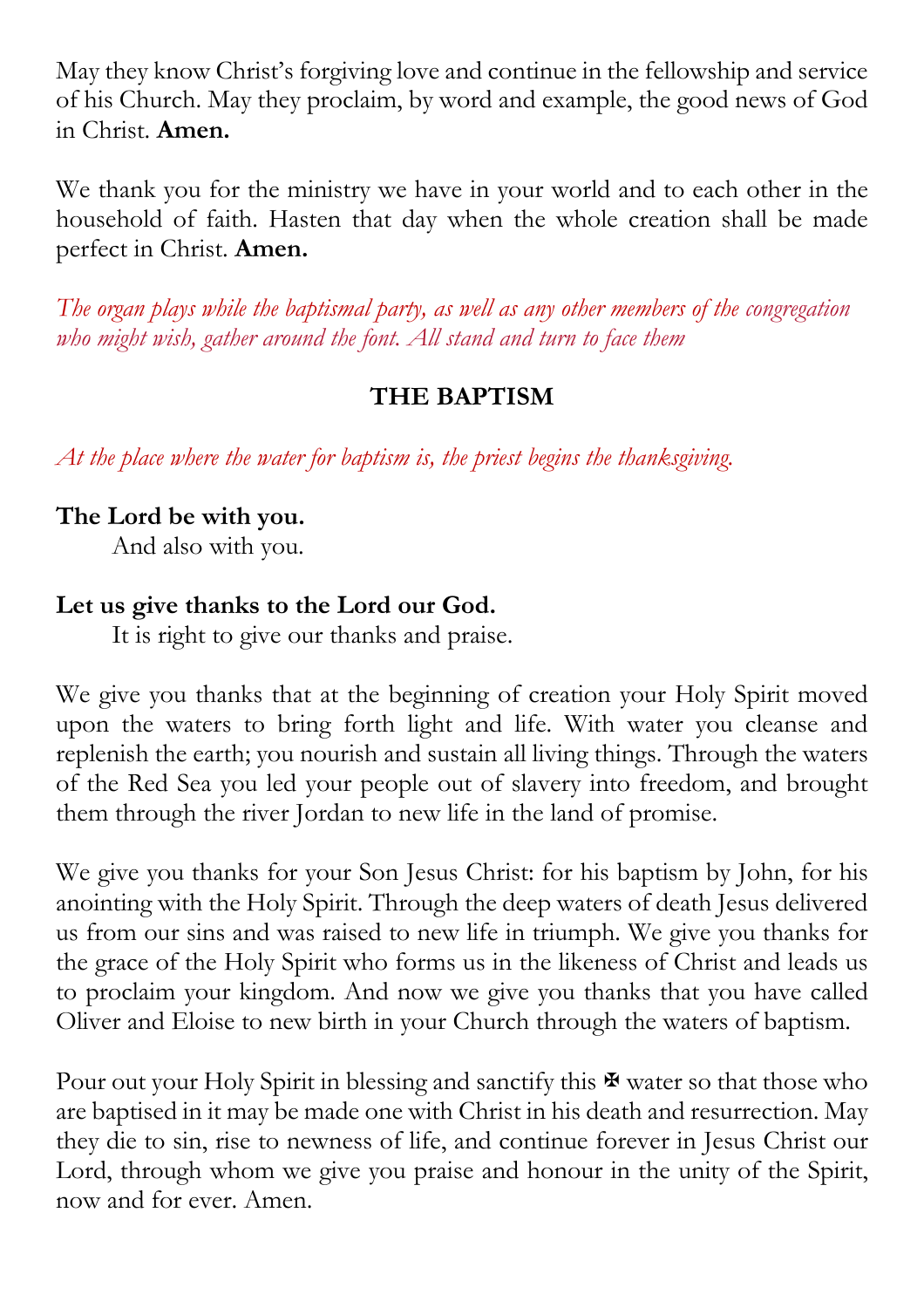I now ask you to affirm as yours the faith of the Church.

Do you believe in God the Father? **I believe in God, the Father almighty, creator of heaven and earth.**

Do you believe in God the Son? **I believe in Jesus Christ, God's only Son, our Lord, who was conceived by the Holy Spirit, born of the virgin Mary, suffered under Pontius Pilate, was crucified, died, and was buried; he descended to the dead. On the third day he rose from the dead; he ascended into heaven, and is seated at the right hand of the Father; from there he will come to judge the living and the dead.**

Do you believe in God the Holy Spirit? **I believe in the Holy Spirit, the holy catholic Church, the communion of saints, the forgiveness of sins, the resurrection of the body, and the life everlasting. Amen.**

*The priest says to the congregation*

This is the faith of the Church

**This is our faith We believe in one God: Father, Son and Holy Spirit.**

*The priest baptises each candidate by pouring water over them, saying*

Oliver Brian Alastair, I baptise you in the name of the Father, and of the Son, and of the Holy Spirit. **Amen.**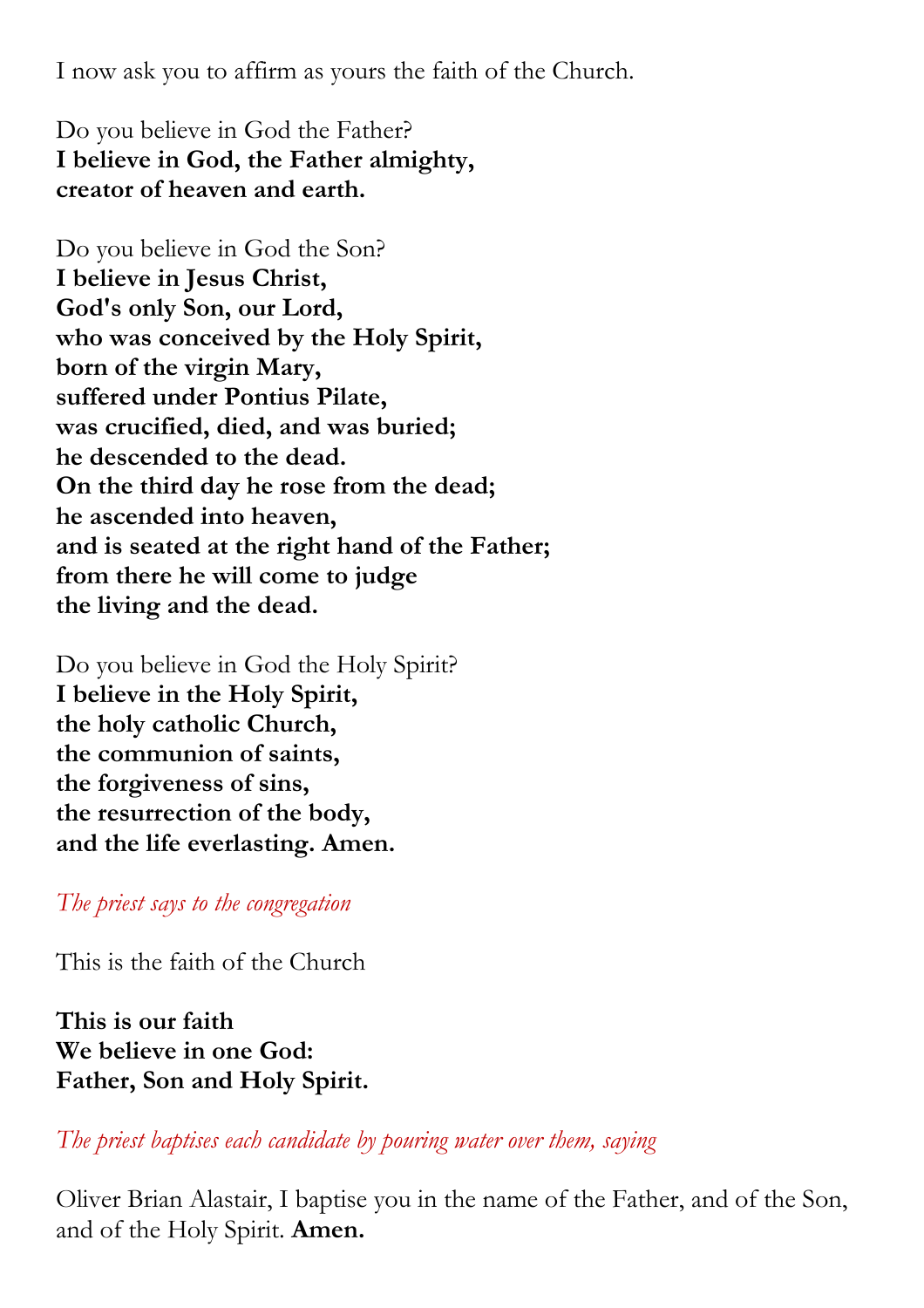Eloise Elaine, I baptise you in the name of the Father, and of the Son, and of the Holy Spirit. **Amen.**

## **AFTER BAPTISM**

*The priest makes a cross with oil on the foreheads of the candidates, saying*

Oliver and Eloise, I sign you with the sign of the cross to show that you are marked as Christ's own for ever.

Live as disciples of Christ: fight the good fight, finish the race, keep the faith. **Confess Christ crucified, proclaim his resurrection, look for his coming in glory.**

*The priest lights the baptismal candles, saying*

God has brought you out of darkness into his marvellous light.

## **Shine as a light in the world to the glory of God the Father.**

*The priest welcomes the newly baptised, saying*

God has called you into his Church.

*The congregation joins the priest in saying*

**We therefore receive and welcome you as a member with us of the body of Christ, as a child of the one heavenly Father, and as an inheritor of the Kingdom of God.**

*The newly baptised are welcomed with applause*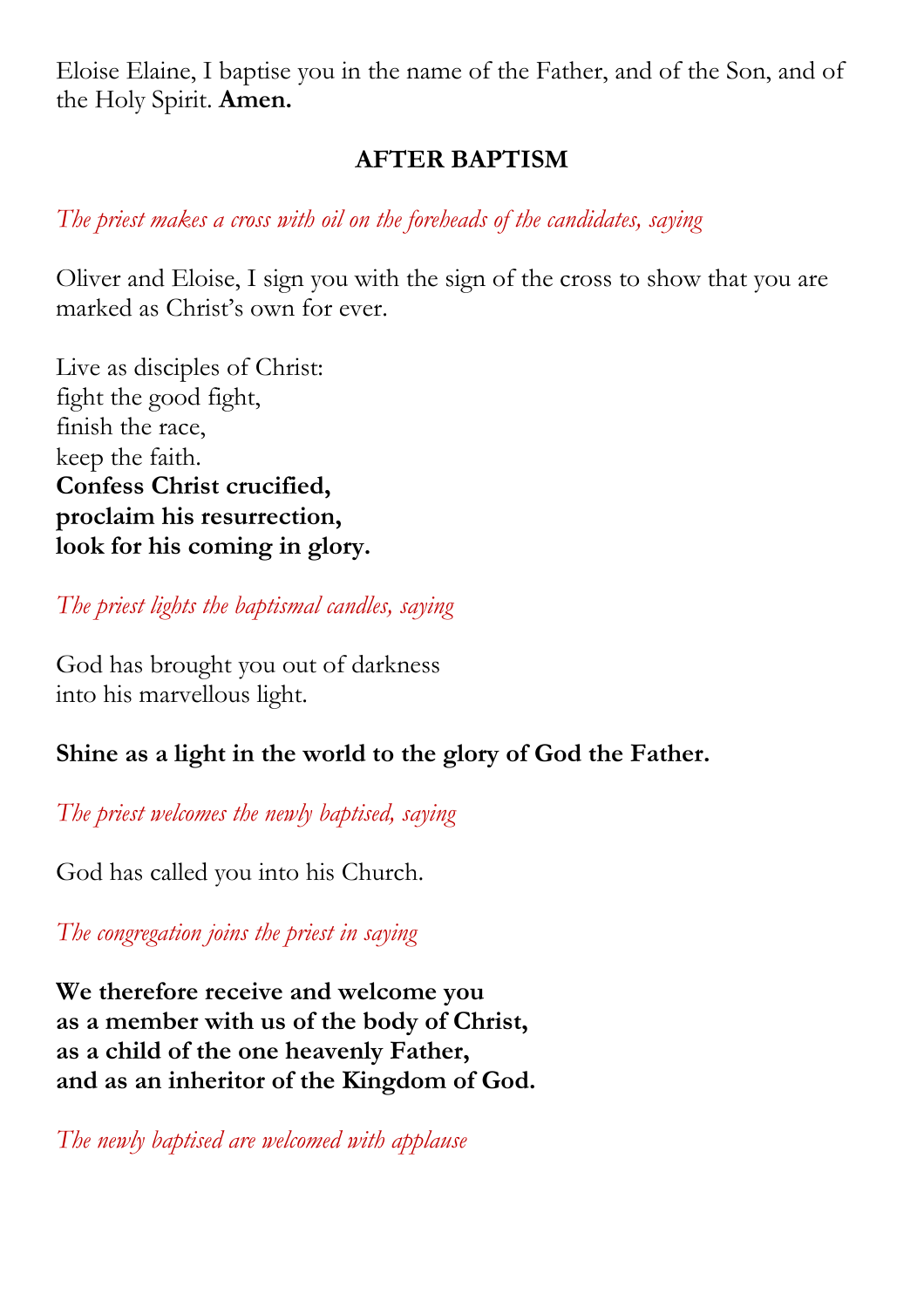#### **GREETING OF PEACE**

We are the Body of Christ. **His Spirit is with us.**

The peace of the Lord be always with you.  **And also with you.**

*We greet each other with a sign of Christ's peace.*

# LITURGY OF THE EUCHARIST

*A collection is taken to support the life and mission of the parish.*

#### **OFFERTORY HYMN**

**1. All my hope on God is founded; He doth still my trust renew. Me through change and chance he guideth, Only good and only true. God unknown, He alone Calls my heart to be his own.** 

**2. Pride of man and earthly glory, Sword and crown betray his trust; What with care and toil he buildeth, Tower and temple, fall to dust But God's power, Hour by hour, Is my temple and my tower.** 

**3. God's great goodness aye endureth, Deep his wisdom, passing thought: Splendour, light and life attend him, Beauty springeth out of naught. Evermore From his store New-born worlds rise and adore.**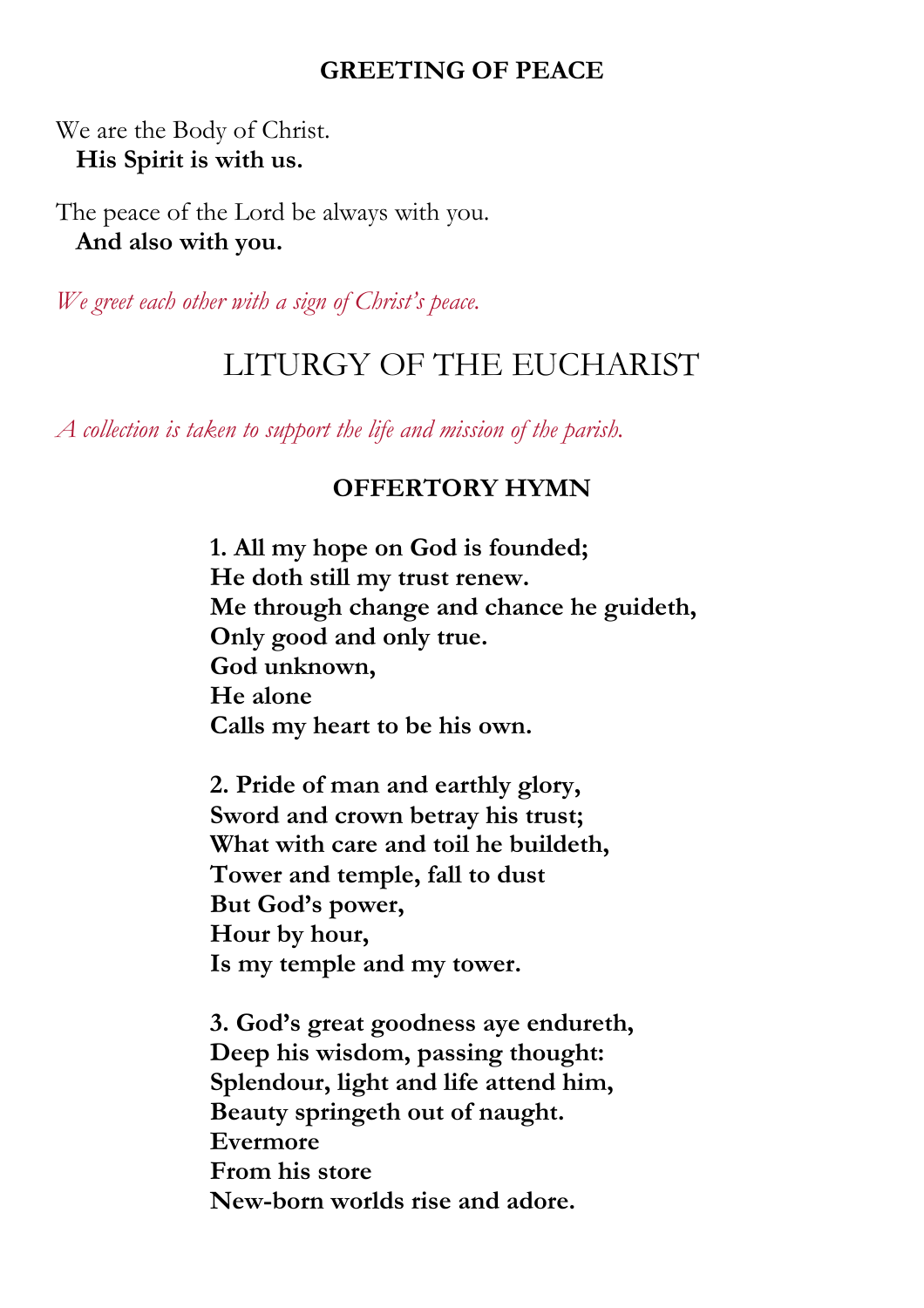**4. Daily doth th'Almighty giver Bounteous gifts on us bestow; His desire our soul delighteth, Pleasure leads us where we go. Love doth stand At his hand; Joy doth wait on his command.** 

**5. Still from man to God eternal Sacrifice of praise be done, High above all praises praising For the gift of Christ his Son. Christ doth call One and all Ye who follow shall not fall.**

> *Robert Bridges 1844-1930 based on the German of J Neander 1650-80 TIS 560(i)/NEH 333*

#### **PRAYER OF THANKSGIVING AND CONSECRATION**

¯The Lord be with you.  **And also with you.** Lift up your hearts.  **We lift them to the Lord.** Let us give thanks to the Lord our God.  **It is right to give our thanks and praise.**

*The priest continues in thanksgiving…*

Therefore with angels and archangels, and with all the company of heaven, we proclaim your great and glorious name, for ever praising you and saying: ¯**Holy, holy, holy Lord, God of power and might, Heaven and earth are full of your glory. Hosanna in the highest. Blessed is he who comes in the name of the Lord. Hosanna in the highest.**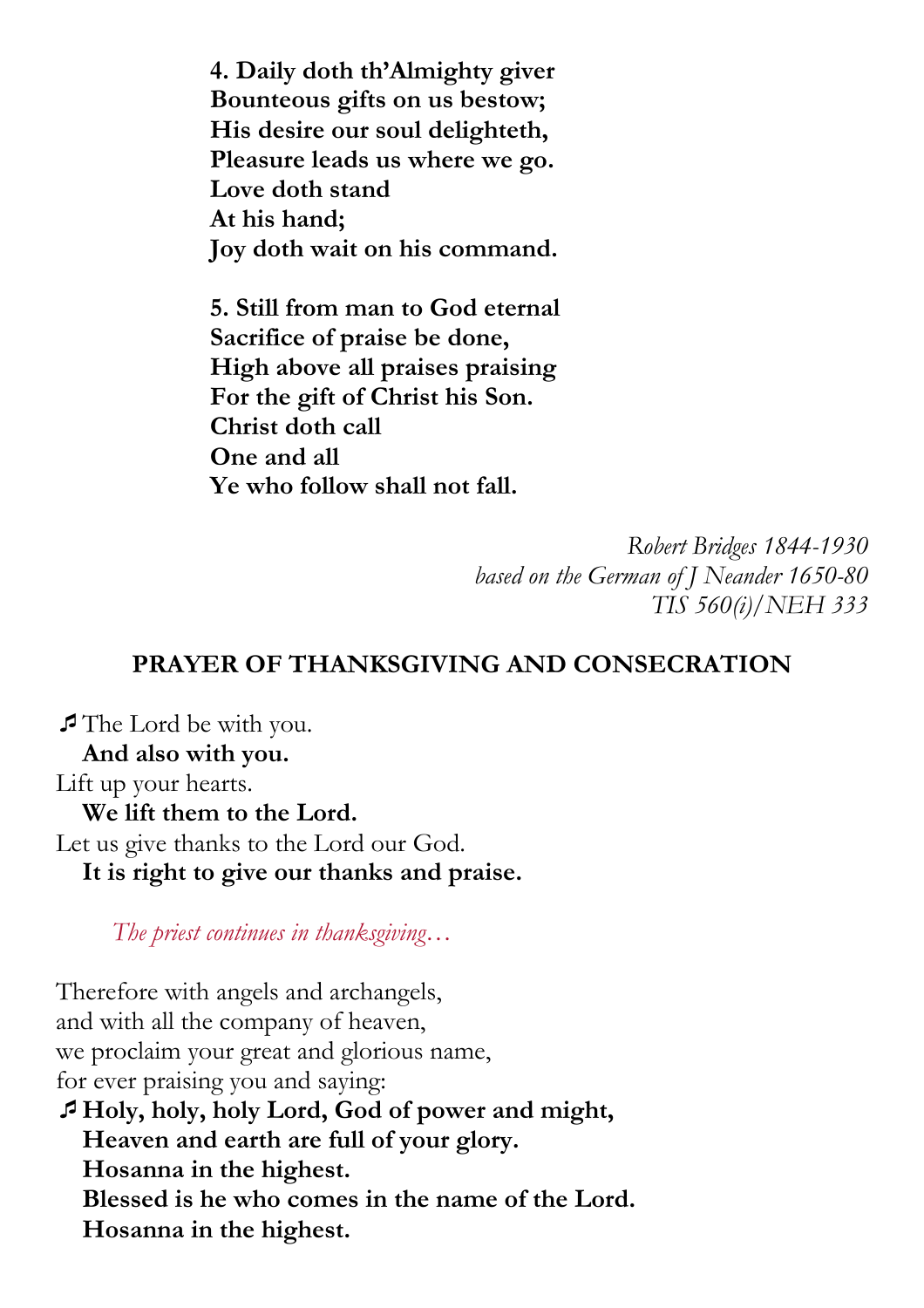*The priest continues with the prayer of consecration…*

Let us proclaim the mystery of faith:

¯**Christ has died. Christ is risen. Christ will come again.**

*The Eucharistic Prayer continues…*

… we worship you, Father, in songs of never-ending praise:

#### ¯**Blessing and honour and glory and power be yours for ever and ever. Amen.**

As our Saviour Christ has taught us, we are confident to pray:

#### *Said at 8:00am*

#### *Sung at 9:30am*

| Our Father in heaven,                   | Our Father,                       |  |
|-----------------------------------------|-----------------------------------|--|
| hallowed be your name,                  | who art in heaven,                |  |
| your kingdom come, your will be done,   | hallowed be thy name;             |  |
| on earth as in heaven.                  | thy kingdom come;                 |  |
| Give us today our daily bread.          | thy will be done                  |  |
| Forgive us our sins                     | on earth as it is in heaven.      |  |
| as we forgive those who sin against us. | Give us this day our daily bread; |  |
| Save us from the time of trial          | and forgive us our trespasses     |  |
| and deliver us from evil.               | as we forgive those who           |  |
| For the kingdom, the power,             | trespass against us;              |  |
| and the glory are yours                 | and lead us not into temptation,  |  |
| now and for ever. Amen.                 | but deliver us from evil. Amen.   |  |

#### **BREAKING OF THE BREAD AND COMMUNION**

We break this bread to share in the body of Christ.

We who are many are one body: **For we all share in the one bread.**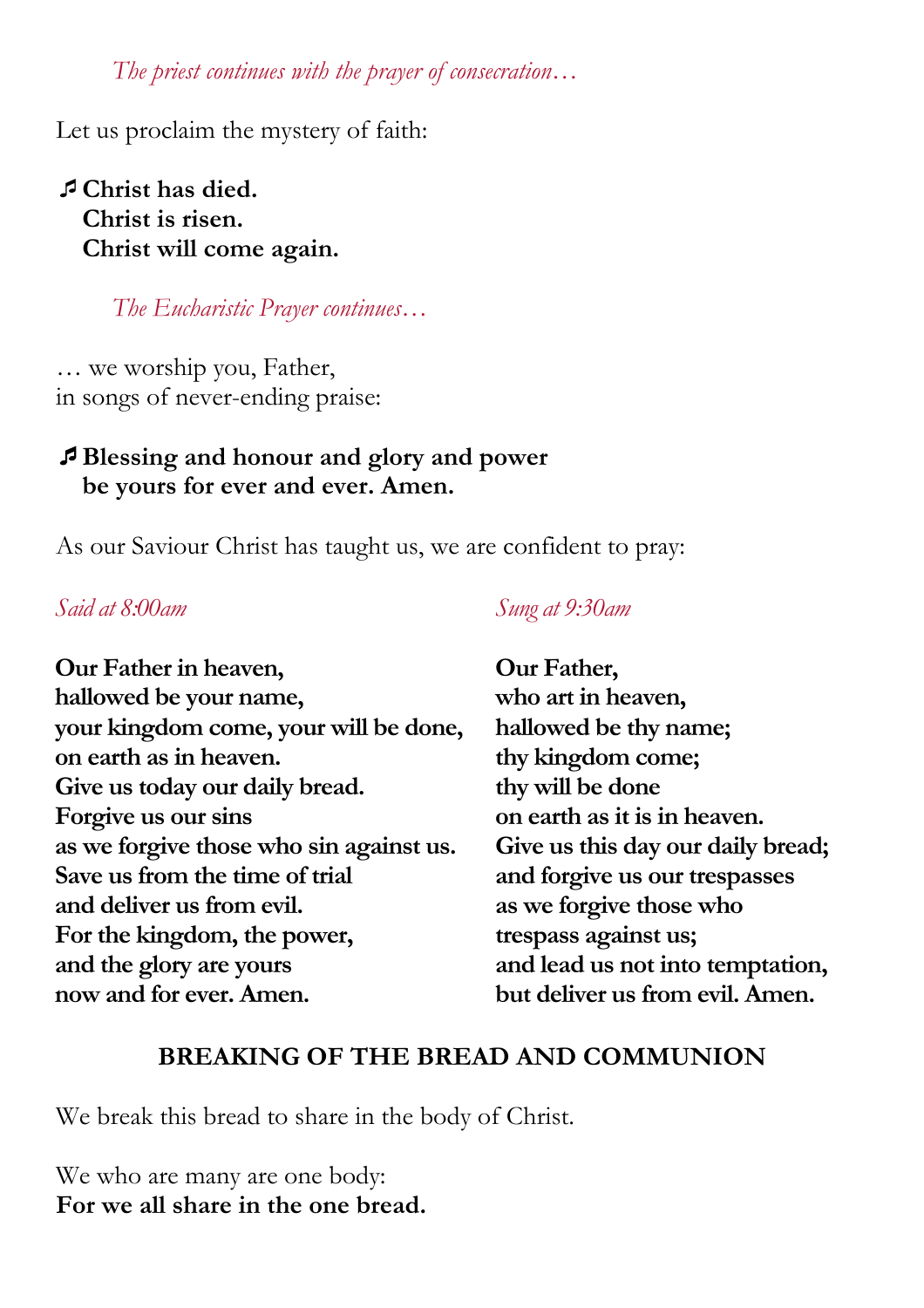¯**Lamb of God, you take away the sin of the world, have mercy on us. Lamb of God, you take away the sin of the world, have mercy on us. Lamb of God, you take away the sin of the world, grant us your peace.**

Behold the Lamb of God who takes away the sin of the world. Happy are those who are called to his supper.

#### **Lord, I am not worthy to receive you, but only say the word, and I shall be healed.**

*All baptised Christians who seek Christ in this sacrament are invited to receive Holy Communion. You are welcome to receive both the consecrated bread and wine. Anyone is welcome to receive a blessing instead. During the communion the choir will sing the Motet, 'Locus Iste a Deo factus est' by Anton Bruckner.*

# BLESSING AND DISMISSAL

*Notices may be given here.*

*The priest prays the post-communion prayer, followed by*

Father, **we offer ourselves to you as a living sacrifice through Jesus Christ our Lord. Send us out in the power of your Spirit to live and work to your praise and glory.**

*The priest pronounces this blessing:*

The peace of God which passes all understanding keep your hearts and minds in the knowledge and love of God, and of his Son, Jesus Christ our Lord; and the blessing of God almighty,  $\mathbf{\Psi}$  the Father, the Son, and the Holy Spirit, be among you and remain with you always. **Amen.**

Go in peace, to love and serve the Lord: **In the name of Christ. Amen**

*At 9.30am the Closing Hymn is sung.*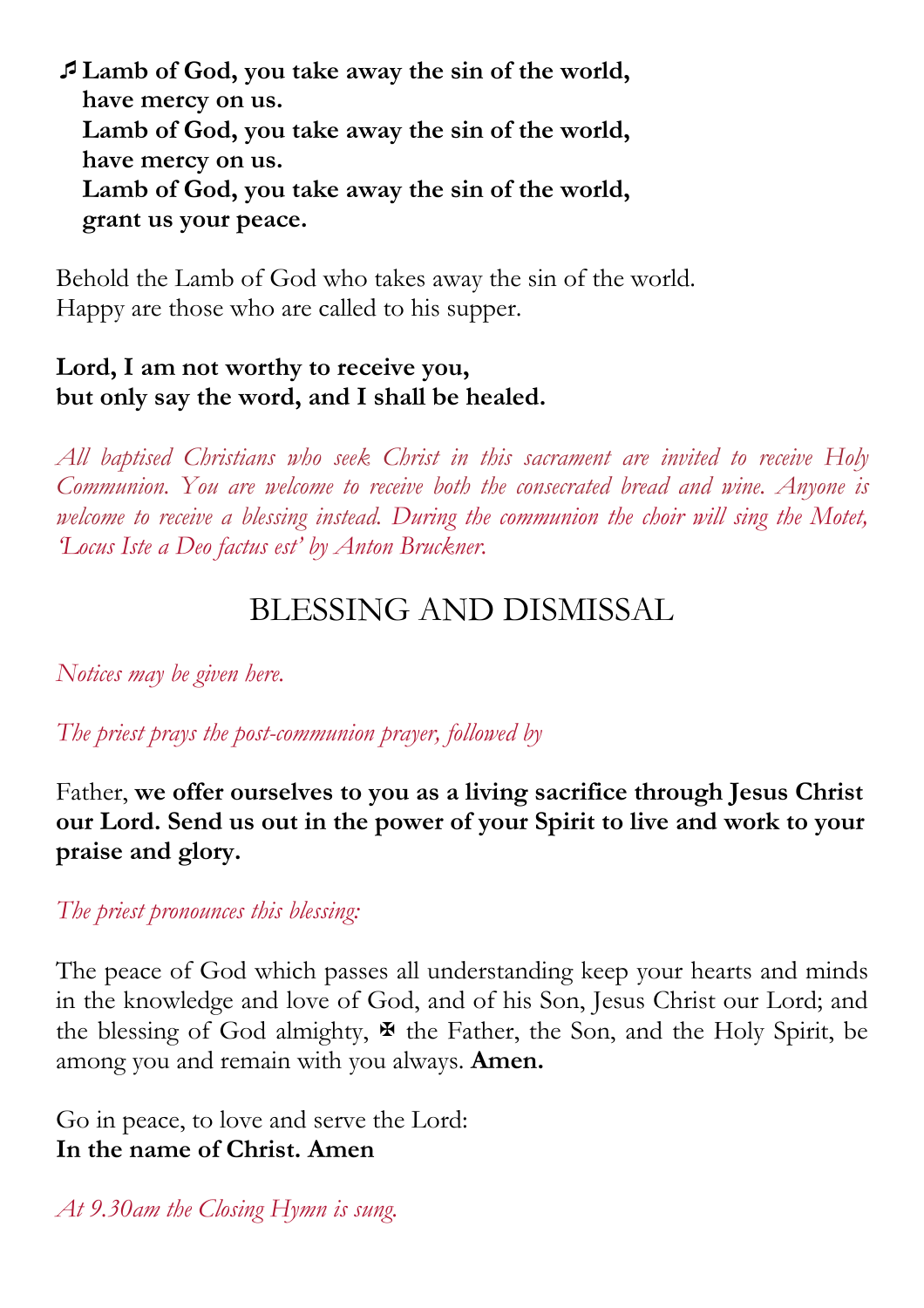#### **CLOSING HYMN**

**1. Ye holy angels bright, Who wait at God's right hand, Or through the realms of light Fly at your Lord's command, Assist our song, For else the theme Too high doth seem For mortal tongue.** 

**2. Ye blessèd souls at rest, Who ran this earthly race, And now, from sin released, Behold the Saviour's face, God's praises sound, As in his sight With sweet delight Ye do abound.**

**3. Ye saints, who toil below, Adore your heavenly King, and onward as ye go Some joyful anthem sing; Take what he gives And praise him still Through good or ill Who ever lives!**

**4. My soul, bear thou thy part, Triumph in God above: And with a well-tuned heart Sing thou the songs of love! Let all thy days Till life shall end, Whate'er he send, Be filled with praise.**

> *Richard Baxter 1615-91 and others TIS 108/NEH 475*

*The organist plays the POSTLUDE, 'Prelude' in D Major by J.S. Bach Please join us for Morning Tea.*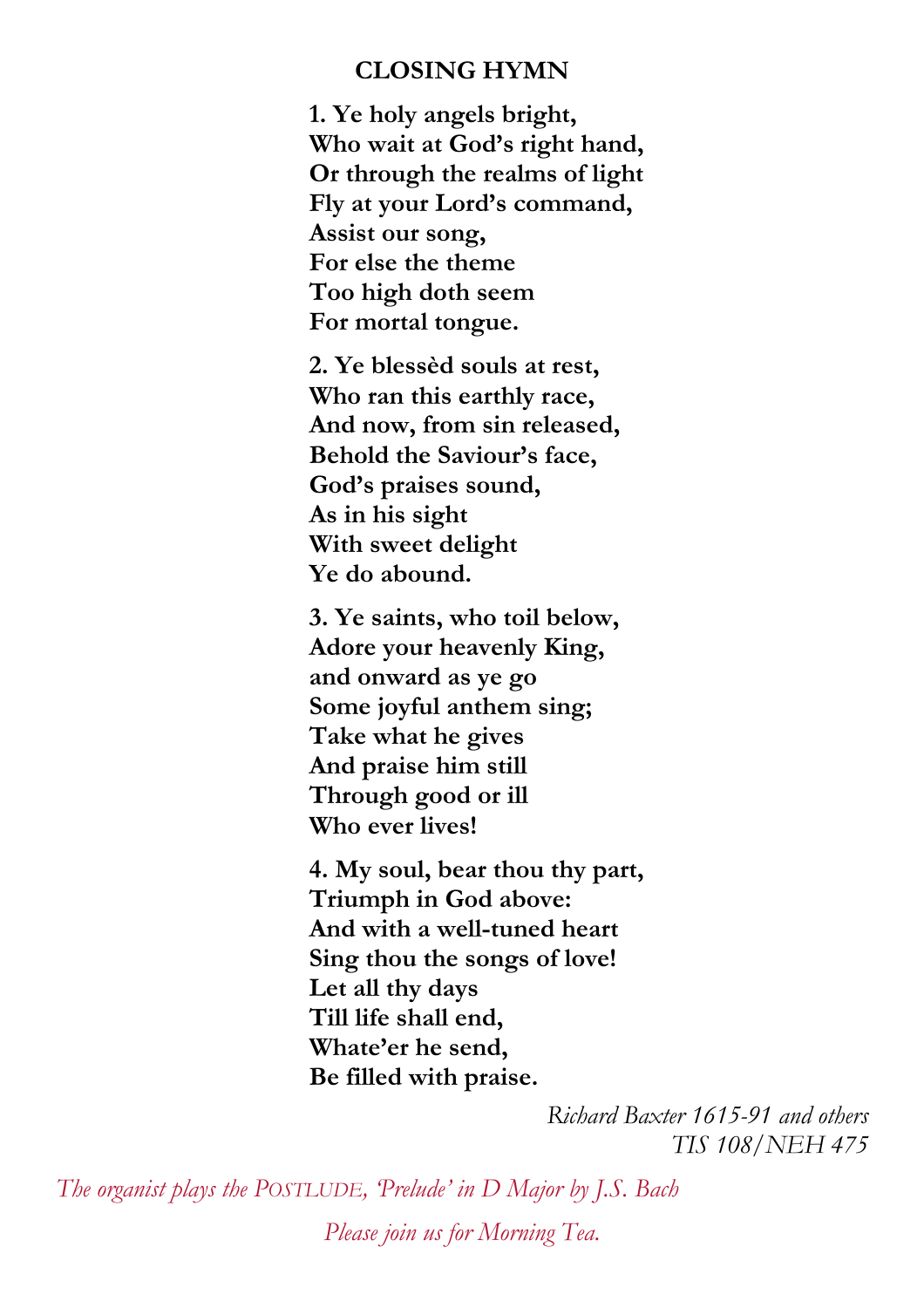# NEWS & NOTICES

## VICAR ON LEAVE – NO VICARAGE LUNCH TODAY

The Vicar is currently on leave, returning Saturday 2nd July. We give thanks for the ministry of Fr Luke Hopkins, Chaplain of Trinity College, as he celebrates both services at Saint John's this morning. Please note there will be no Vicarage lunch this week – the next being on the 31st July, the last Sunday of the month.

#### BAPTISMS THIS MORNING

Please make very welcome the families and friends of the Birtles and Officer families who bring Oliver and Eloise for baptism this morning. Oliver and Eloise's parents, Rosie and Patrick, and Amanda and Simon, were married here at Saint John's Finch Street. Oliver is grand-daughter to parishioner Jane Dwyer.

#### CARITAS MEETING- MONDAY 4th JULY 8PM.

Rosemary will share her escapades in Canada with a visual presentation at the home of Gayle and David Arden. RSVP is required by Sunday 3rd July. For attendance, address or a lift please contact Rosemary on 0417532118.

#### ROSTER AVAILABILITY

We are looking for more people to be involved on the roster, including as a 'welcomer', reading or leading intercessions, serving in the sanctuary as subdeacon or crucifer, or serving morning tea. If you could offer yourself for one or more of these activities contact Robin (0412 545 002) or Anne (0411 587 180).

## PARISH BOOK FAIR – SATURDAY 23RD JULY

The parish is having a book fair on Saturday 23rd July! The Finch Street Book Fair! There will be cakes, coffee, tea and books for a nice fun day for the community. We are looking for donations of books, records, CDs and DVDs that you are wishing to part with. Please donate before 17th July, if possible. We will be having a working bee after church to sort out the books before the event. Please let Robin, Anne or Satoshi know if you are willing to help on the day or the working bee. Please let us know if you can help set up on Friday 22nd July.

## CHORAL EVENSONG NEXT SUNDAY 6PM

Please join us particularly next Sunday evening at 6pm for Choral Evensong. Our wonderful Parish Choir will sing the Introit 'I Sat Down Under His Shadow' by Edward Bairstow, Canticles 'Fauxbourdons' by Thomas Morley and the Anthem 'Round Me Falls The Night' with melody by Adam Dres. All followed by wine and cheese – a perfect way to end the week with prayer and song.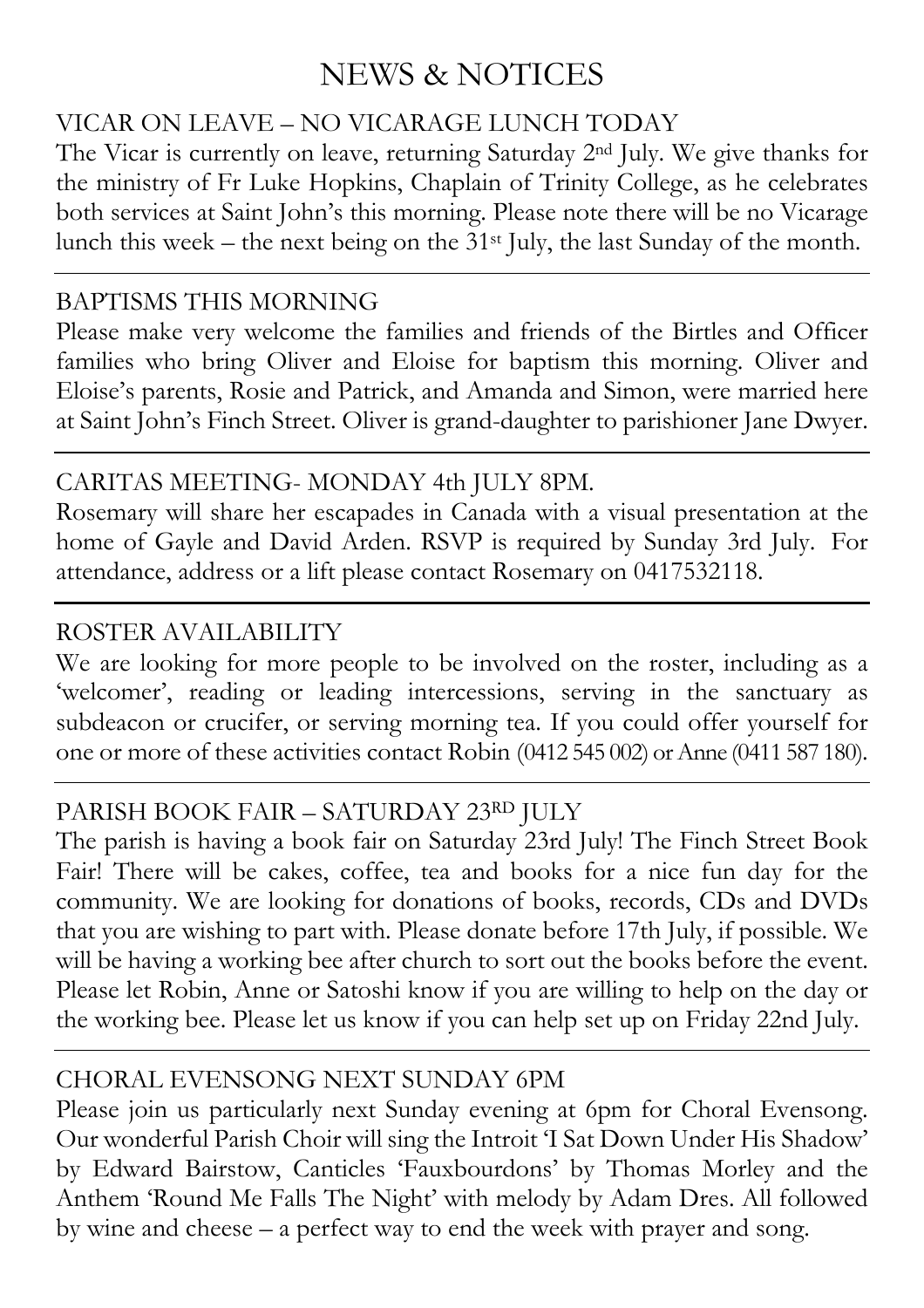SATURDAY 23RD JULY 10AM-2PM SAINT JOHN'S PARISH HALL 5 FINCH STREET

**FAIR**

ğ

**FINCH**

COME TO THE

on to Old Englis

**Standard Dictionar** 

R E

**GRE** 

**STREET** 

**BOOK**

CAKES - TEA & COFFEE - BOOKS CDS - DVDS - RECORDS